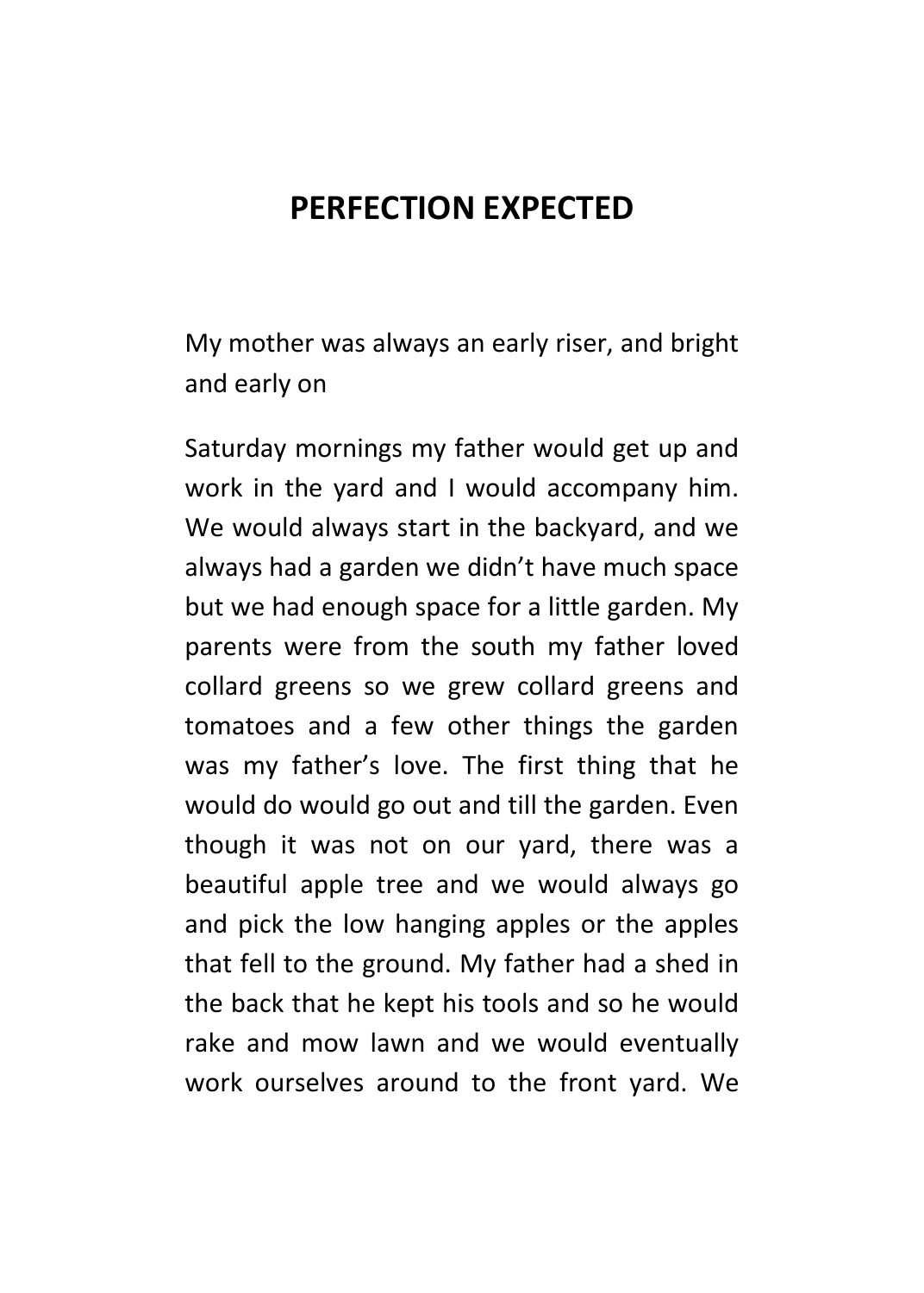would work in the yard all day mowing the lawn, racking up the compose, putting down seeds and fertilizer.

I remember distinctively how my father would position the sprinklers just right in the front yard. We had a walkway leading up to our house and on each side of the walkway there was two beautiful patches of grass, my father would strategically position the sprinklers just right so that each side would get watered evenly creating a beautiful landscape for people to admire as they drove or walked by our home. Then he would yell out to me to turn on the facet which was on the side of the house. I would turn the facet on and run to my father's side where I would see him put both his hands on his hips and marvel at the wonderful work he and I did on that day.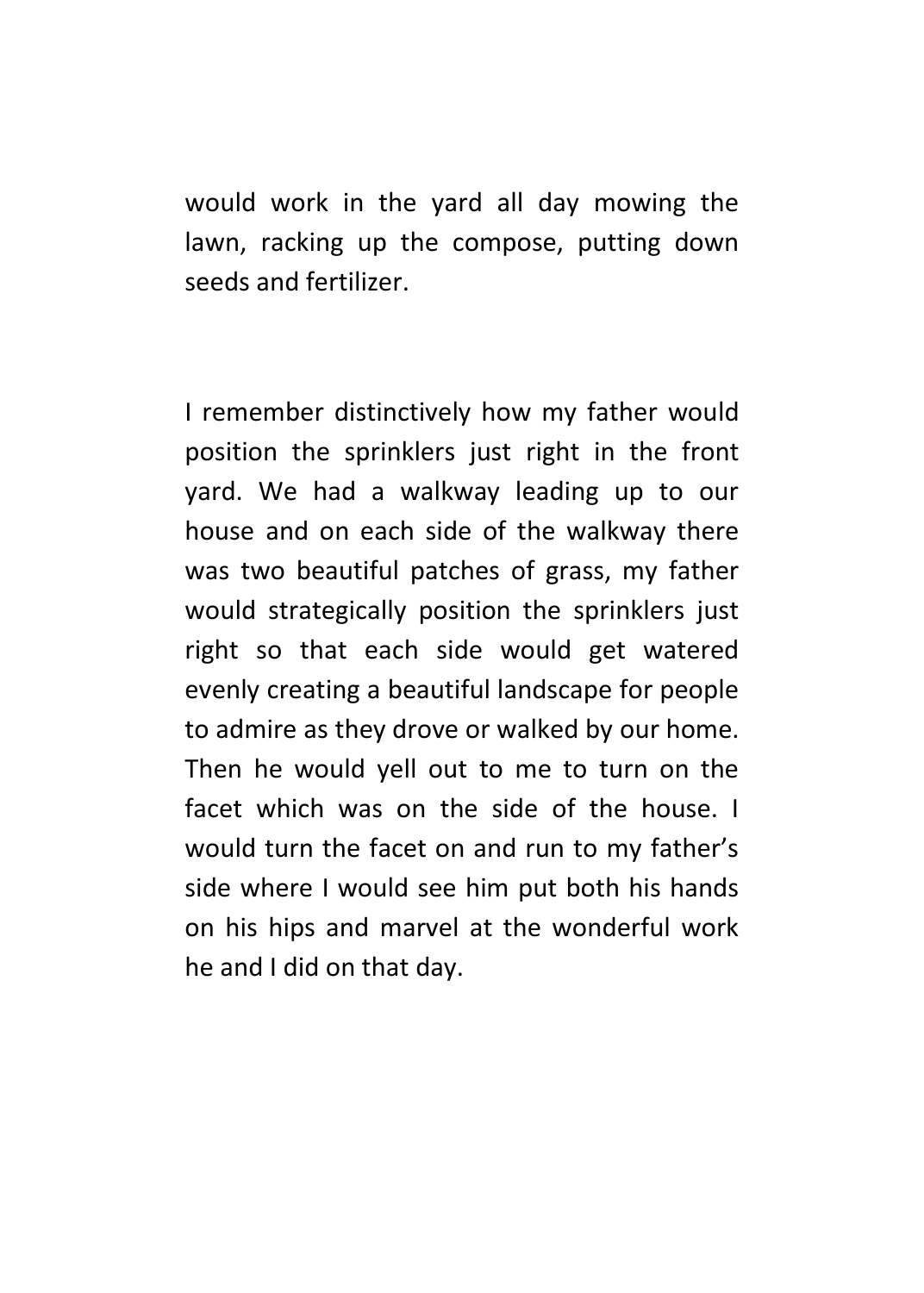One thing I can say is that the people from the five boroughs always look to live on Long Island. There was an unwritten standard, that everybody's lawn must be kept up and manicured to a standard. So, my father took great pride in the fact we owned a home on Long Island and made it look as beautiful as he could by spending precious time on that house my parents had worked so hard for. Even unto this present day, my mother will still go outside and plant Flowers making sure it looks beautiful outside. It's funny because now that I own my own home, I have the same expectation for my house.

When society looks at a person, the first thing they noticed is how they look on the outside. Mother always had me wearing girdles from the age of 10. I didn't like wearing them at all Its uncomfortable to fit someone else's perceptions of us. She instilled in me to look presentable. My mother was dressing me as a mini her. My mother was also a plus size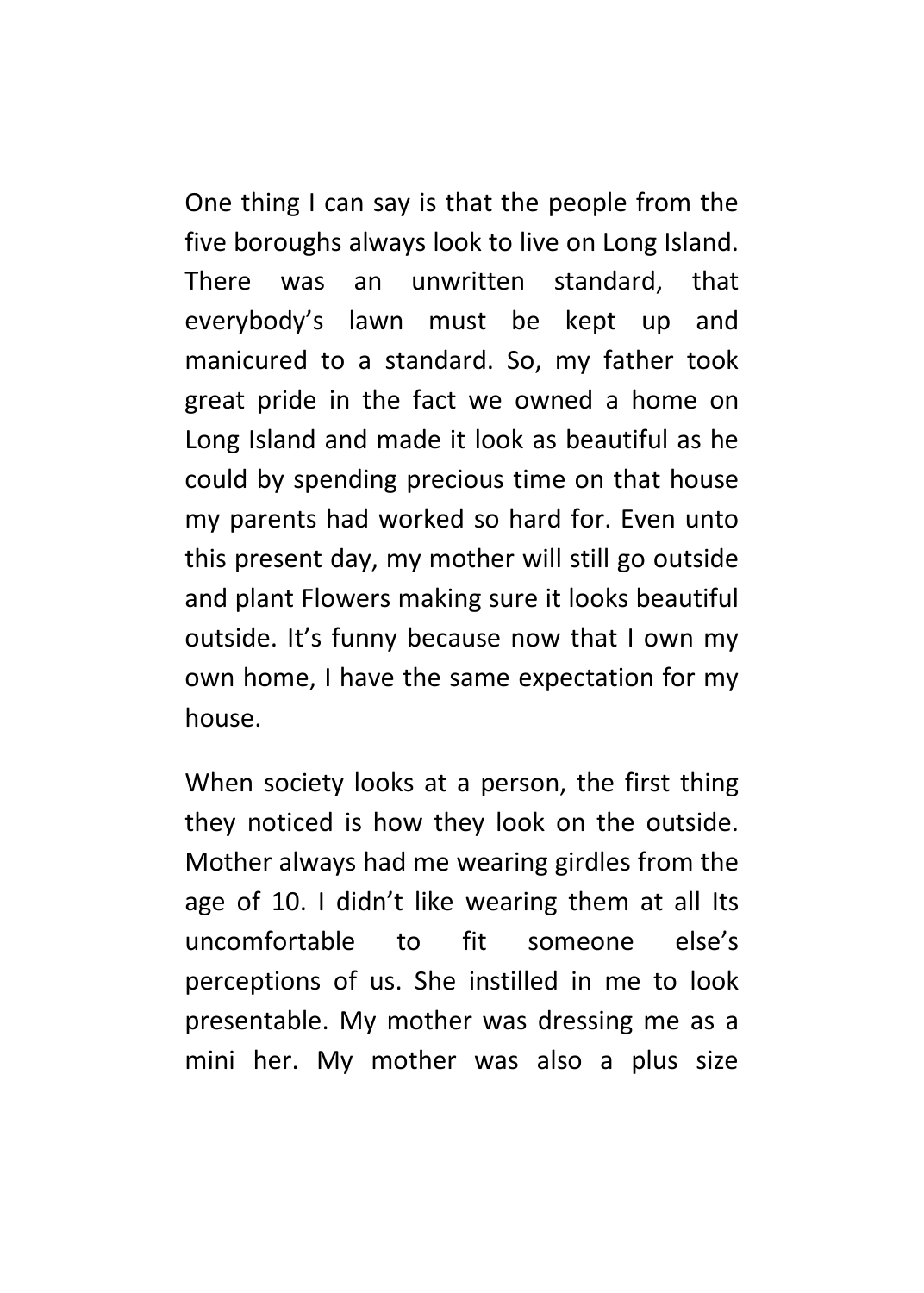woman. Back when I was growing up, there was no clothing stores for plus size kids. So, my mother would have to buy me adult clothes and take them in a little bit, but I still had to wear a girdle the kind that go under an up making it very uncomfortable. My mother and I would always argue because it felt in my heart that she was trying to make me just like she was.

There's always a girdle within society where we must be perfect but most men don't want us to be strong women. My father, would look at me, smile and say, "always remember, if a man doesn't work, he doesn't eat". My father was referencing, "For even when we were with you, this we declared unto you, that if anyone desires not to work neither should he eat." - 2 Thessalonians 3:10

He was always imparting wisdom into me, and I was gleaning the pieces of wisdom that my dad would drop within his words and how even today when I am faced with difficult situations his words still resonate within my mind always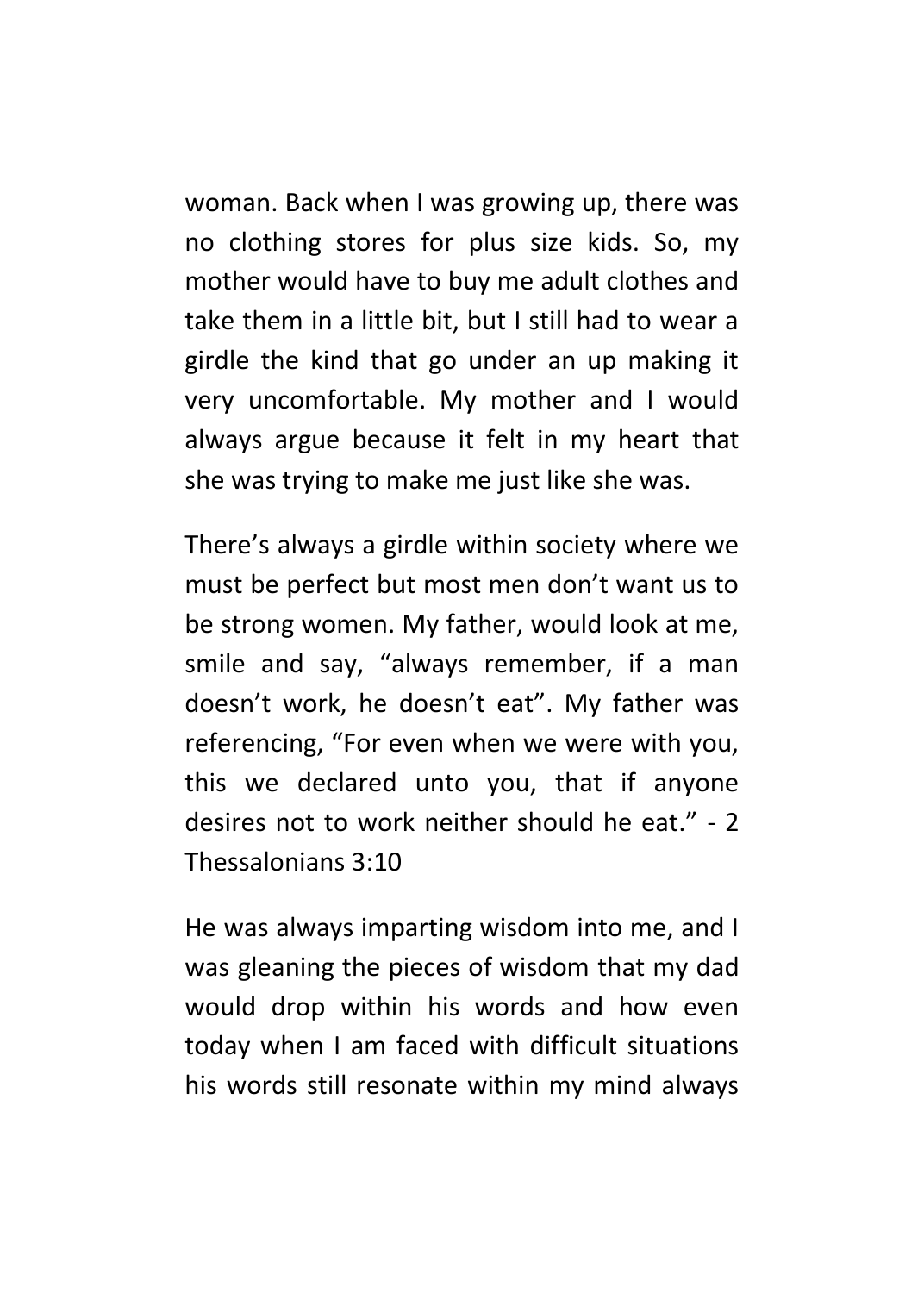emphasizing the need to be brave and courageous in all I do, especially when I was scared.

My father was in the Navy around the time when being in the Navy was tough for black men but he toughed it out and made it through. He always made me

feel as though there was nothing I couldn't do if I put my all into it and believed in myself. I asked him, what does it mean to believe in yourself?

He said it meant to know without doubting that God has given you the tools

and ability to do whatever it is you want to do, even if you don't know how

to do it. He said, someone would always come along and teach me how to do it when they saw my drive, determination and commitment. As a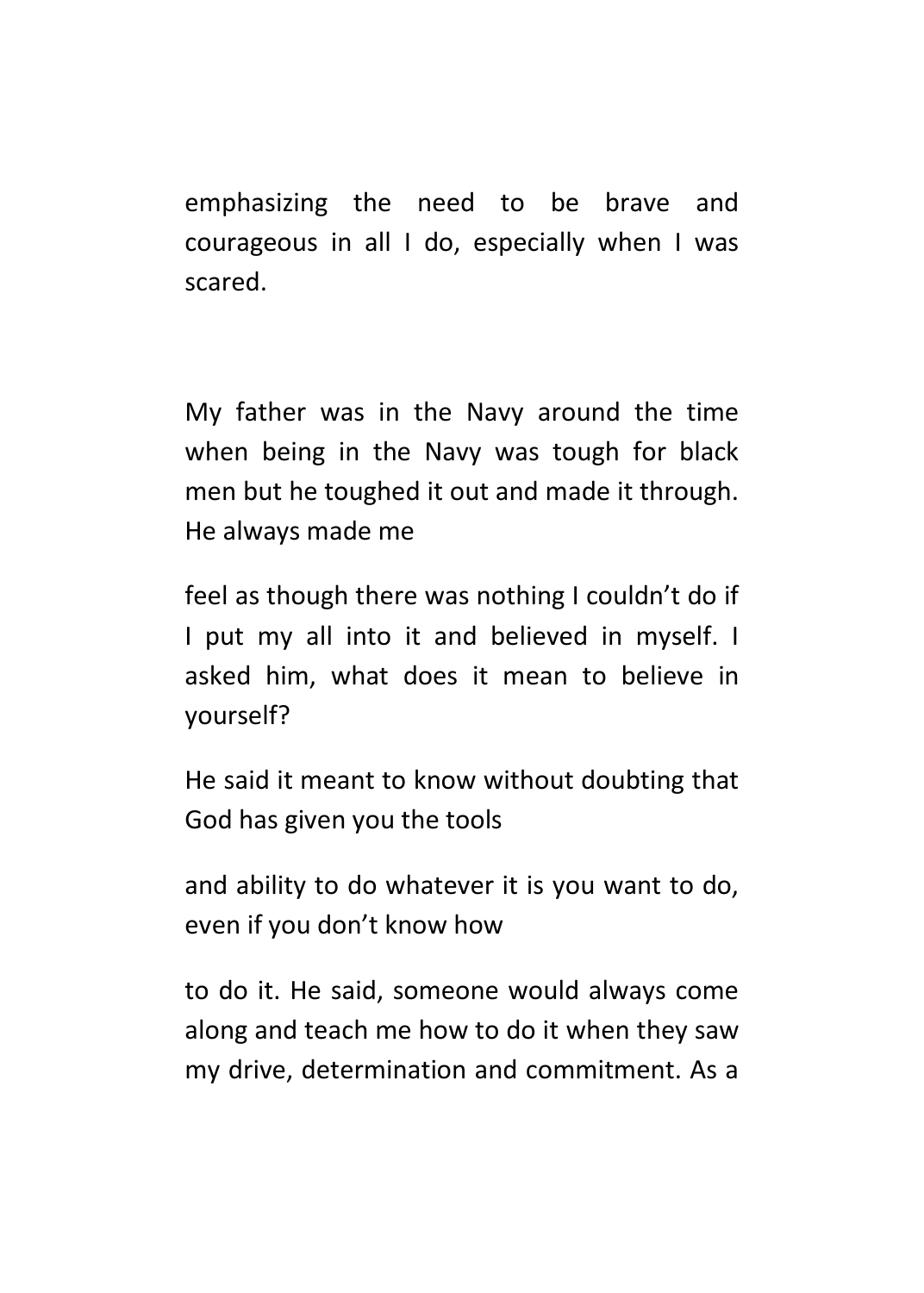kid, he never told me or alluded to the fact that I couldn't do something. He always encouraged me to try and keep trying until I got what I wanted. This principle I still follow to this very day.

I remember this one time he had this radio he loved to listen to. He would listen to his ball games on it and of course 1010 Wins which was a news station he was always tuned into he was a big Yankee baseball fan and he liked the Mets as well. My father would just sit there listening with a battery-operated radio. Sometimes he was sitting in the backyard and listen to the baseball games with his friends.

I have always been an inquisitive child so I asked my father how a radio worked. He said he didn't know and challenged me to take it apart and see for myself. Being a child, I took my father at his word. I took the radio apart and when my Mother saw what I had done she tore my hide up. In the eyes of my mother I was being destructive in my parents worked very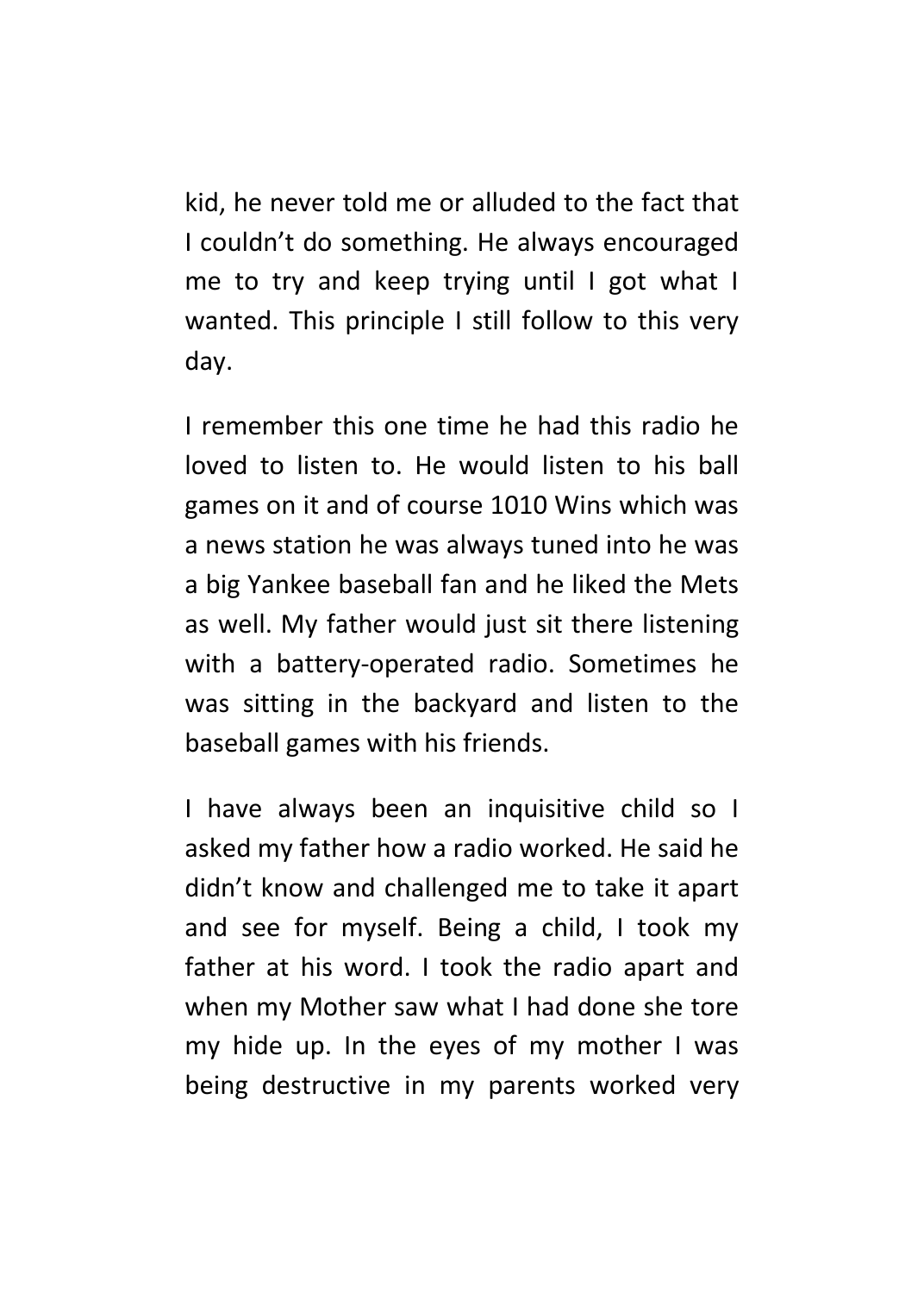hard for the things that we had. After she saw that I had took the radio part she wouldn't yell at me to put it back together and emphasize that it better work too! She used to that device on Sunday mornings but thankfully I could put it back together. She was the disciplinarian and she did not play around with it either. After disciplining me she told me to put the radio back together just as it was. She challenged me by saying "and it better work

too". As she prepared to tell my father what I had done, I frantically went about putting the radio back together before he got him. I was so very scared, felt like the world was going to end because I knew my father might be mad at me and that was more frightening to me than the tail whooping I

got from my mother earlier that day. I remember always being with him and being around his buddies. I was always so very well loved and respected around my father and his